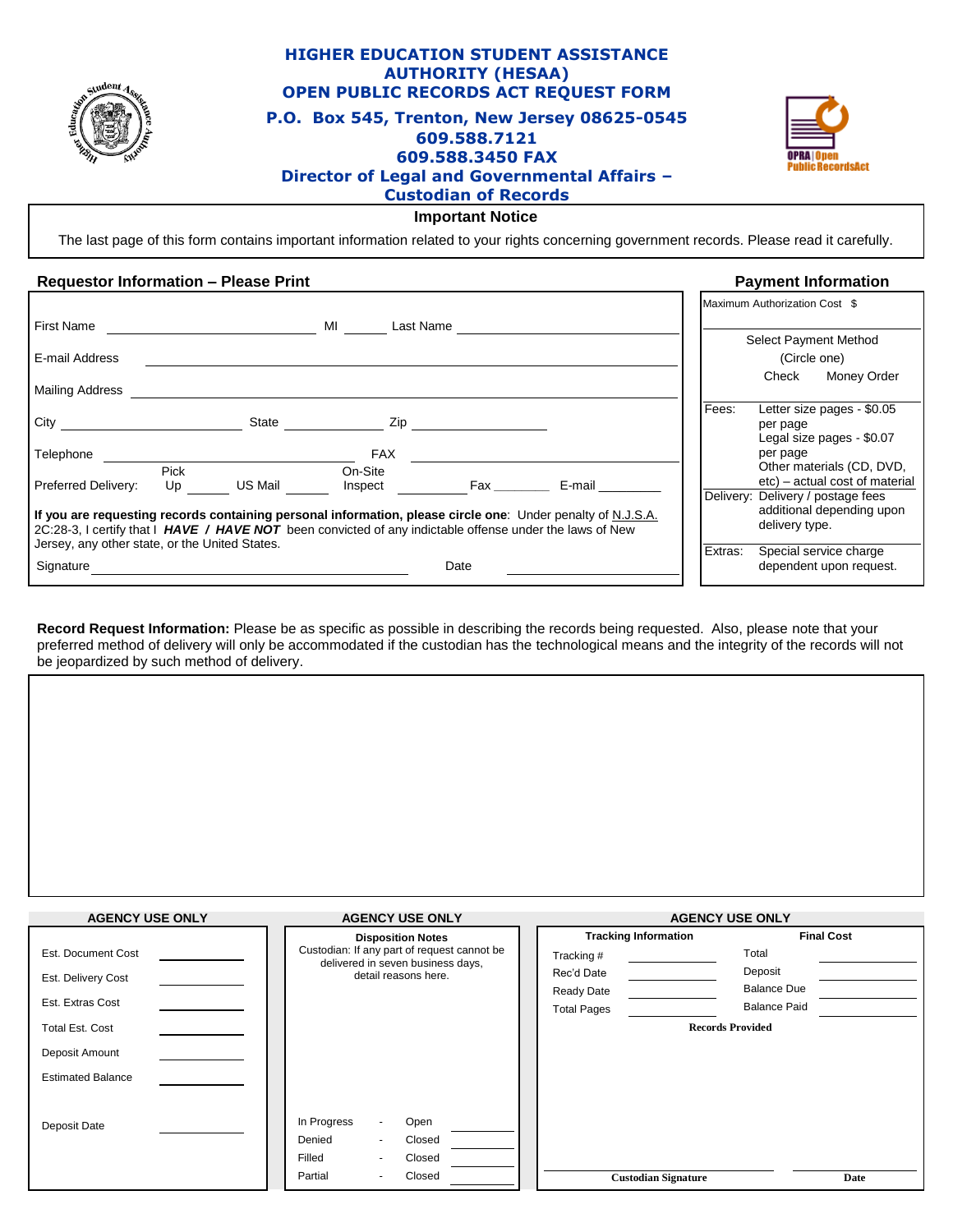## **DEPOSITS**

The custodian may require a deposit against costs for reproducing documents sought through an anonymous request whenever the custodian anticipates that the documents requested will cost in excess of \$5 to reproduce.

Where a special service charge is warranted under OPRA, that amount will be communicated to you as required under the statute. You have the opportunity to review and object to the charge prior to it being incurred. If, however, you approve of the fact and amount of the special service charge, you may be required to pay a deposit or pay in full prior to reproduction of the documents.

### **YOUR REQUEST FOR RECORDS IS DENIED FOR THE FOLLOWING REASON(S):**

(To be completed by the Custodian of Records – check the box of the numbered exemption(s) as they apply to the records requested. If multiple records are requested, be specific as to which exemption(s) apply to each record. **Response is due to requestor as soon as possible, but no later than seven business days**.)

|            | <u>N.J.S.A.</u> 47:1A-1.1                                                                                                                                                                                                     |  |  |  |  |  |  |  |
|------------|-------------------------------------------------------------------------------------------------------------------------------------------------------------------------------------------------------------------------------|--|--|--|--|--|--|--|
|            | Inter-agency or intra-agency advisory, consultative or deliberative material                                                                                                                                                  |  |  |  |  |  |  |  |
|            | Legislative records<br>Law enforcement records:                                                                                                                                                                               |  |  |  |  |  |  |  |
|            | Medical examiner photos                                                                                                                                                                                                       |  |  |  |  |  |  |  |
|            | Criminal investigatory records (however, N.J.S.A. 47:1A-3.b. lists specific criminal investigatory information which must be                                                                                                  |  |  |  |  |  |  |  |
|            | disclosed)                                                                                                                                                                                                                    |  |  |  |  |  |  |  |
|            | Victims' records                                                                                                                                                                                                              |  |  |  |  |  |  |  |
| 8<br>8     | Trade secrets and proprietary commercial or financial information<br>Any record within the attorney-client privilege                                                                                                          |  |  |  |  |  |  |  |
|            | Administrative or technical information regarding computer hardware, software and networks which, if disclosed would jeopardize                                                                                               |  |  |  |  |  |  |  |
|            | computer security                                                                                                                                                                                                             |  |  |  |  |  |  |  |
|            | Emergency or security information or procedures for any buildings or facility which, if disclosed, would jeopardize security of the                                                                                           |  |  |  |  |  |  |  |
| $\Box$     | building or facility or persons therein<br>Security measures and surveillance techniques which, if disclosed, would create a risk to the safety or persons, property, electronic                                              |  |  |  |  |  |  |  |
|            | data or software                                                                                                                                                                                                              |  |  |  |  |  |  |  |
| $\Box$     | Information which, if disclosed, would give an advantage to competitors or bidders                                                                                                                                            |  |  |  |  |  |  |  |
|            | Information generated by or on behalf of public employers or public employees in connection with:                                                                                                                             |  |  |  |  |  |  |  |
|            | Any sexual harassment complaint filed with a public employer<br>Any grievance filed by or against an employee                                                                                                                 |  |  |  |  |  |  |  |
|            | Collective negotiations documents and statements of strategy or negotiating                                                                                                                                                   |  |  |  |  |  |  |  |
| $\Box$     | Information that is a communication between a public agency and its insurance carrier, administrative service organization or risk                                                                                            |  |  |  |  |  |  |  |
|            | management office                                                                                                                                                                                                             |  |  |  |  |  |  |  |
|            | Information that is to be kept confidential pursuant to court order                                                                                                                                                           |  |  |  |  |  |  |  |
|            | Certificate of honorable discharge issued by the United States government (Form DD-214) filed with a public agency<br>Social security numbers                                                                                 |  |  |  |  |  |  |  |
|            | Credit card numbers                                                                                                                                                                                                           |  |  |  |  |  |  |  |
| na ang pa  | Unlisted telephone numbers                                                                                                                                                                                                    |  |  |  |  |  |  |  |
|            | Drivers' license numbers                                                                                                                                                                                                      |  |  |  |  |  |  |  |
|            | Certain records of higher education institutions:<br>$\Box$<br>Research records                                                                                                                                               |  |  |  |  |  |  |  |
|            | Questions or scores for exam for employment or academics                                                                                                                                                                      |  |  |  |  |  |  |  |
|            | Charitable contribution information                                                                                                                                                                                           |  |  |  |  |  |  |  |
|            | Rare book collections gifted for limited access                                                                                                                                                                               |  |  |  |  |  |  |  |
|            | Admission applications<br>Student records, grievances or disciplinary proceedings revealing a students' identification                                                                                                        |  |  |  |  |  |  |  |
|            | Biotechnology trade secrets N.J.S.A. 47:1A-1.2                                                                                                                                                                                |  |  |  |  |  |  |  |
| 9<br>Septe | Convicts requesting their victims' records N.J.S.A. 47:1A-2.2                                                                                                                                                                 |  |  |  |  |  |  |  |
|            | Ongoing investigations of non-law enforcement agencies (must prove disclosure is inimical to the public interest) N.J.S.A. 47:1A-3.a.                                                                                         |  |  |  |  |  |  |  |
| $\Box$     | Public defender records N.J.S.A. 47:1A-5.k.<br>Upholds exemptions contained in other State or federal statutes and regulations, Executive Orders, Rules of Court, and privileges                                              |  |  |  |  |  |  |  |
|            | created by State Constitution, statute, court rule or judicial case law <b>N.J.S.A.</b> 47:1A-9                                                                                                                               |  |  |  |  |  |  |  |
|            | Personnel and pension records (however, the following information must be disclosed:                                                                                                                                          |  |  |  |  |  |  |  |
|            | An individual's name, title, position, salary, payroll record, length of service, date of separation and the reason for such<br>٠                                                                                             |  |  |  |  |  |  |  |
|            | separation, and the amount and type of any pension received                                                                                                                                                                   |  |  |  |  |  |  |  |
|            | When required to be disclosed by another law, when disclosure is essential to the performance of official duties of a person<br>٠<br>duly authorized by this State or the US, or when authorized by an individual in interest |  |  |  |  |  |  |  |
|            | Data contained in information which disclose conformity with specific experiential, educational or medical qualifications<br>٠                                                                                                |  |  |  |  |  |  |  |
|            | required for government employment or for receipt of a public pension, but not including any detailed medical or                                                                                                              |  |  |  |  |  |  |  |

psychological information **N.J.S.A. 47:1A-10**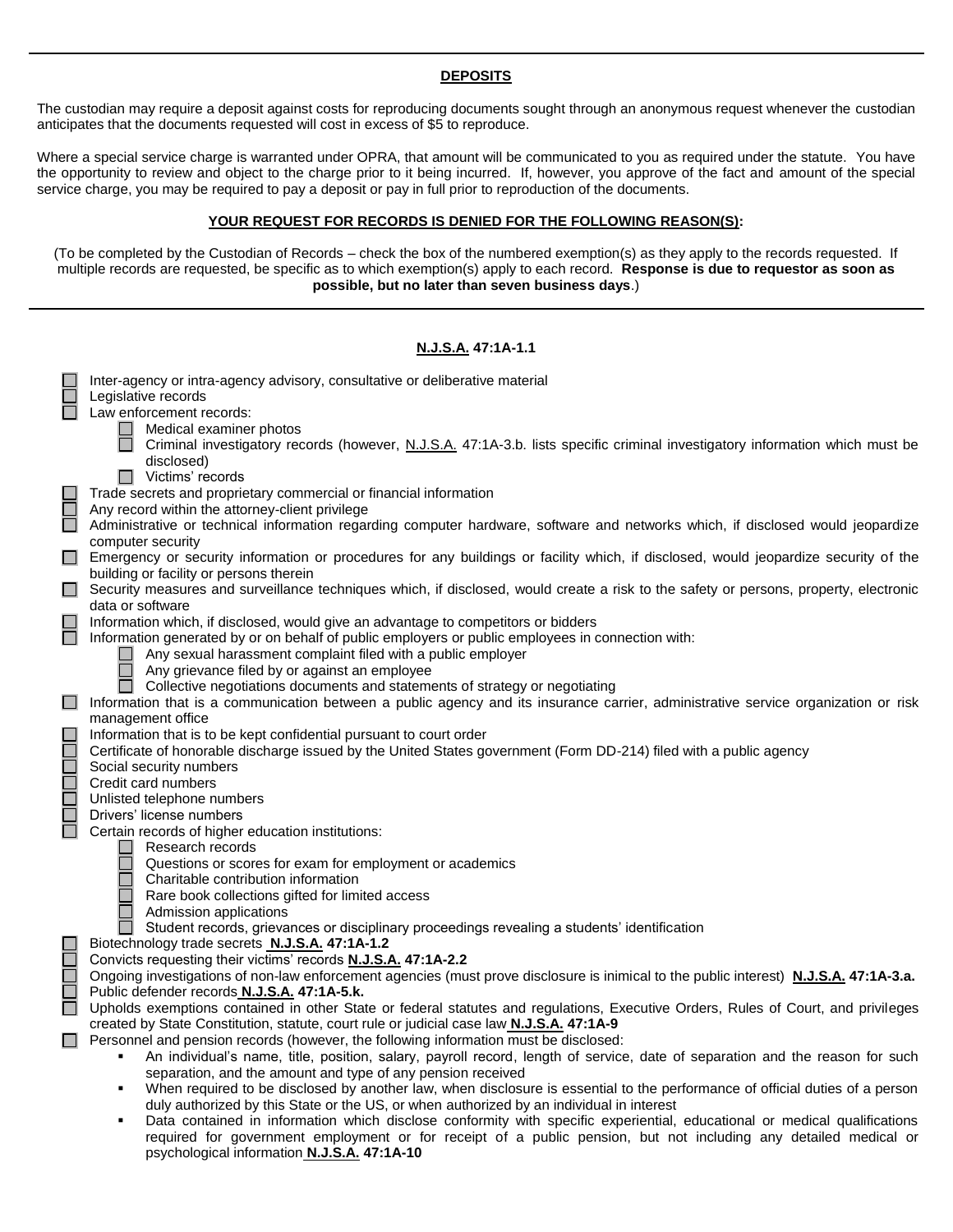## **N.J.S.A. 47:1A-1**

 $\Box$  "a public agency has a responsibility and an obligation to safeguard from public access a citizen's personal information with which it has been entrusted when disclosure thereof would violate the citizen's reasonable expectation of privacy."

Burnett v. County of Bergen, 198 N.J. 408 (2009). Without ambiguity, the court held that the privacy provision "is neither a preface nor a preamble." Rather, "the very language expressed in the privacy clause reveals its substantive nature; it does not offer reasons why OPRA was adopted, as preambles typically do; instead, it focuses on the law's implementation." "Specifically, it imposes an obligation on public agencies to protect against disclosure of personal information which would run contrary to reasonable privacy interests."

### **Executive Order No. 21 (McGreevey 2002)**

- $\Box$ Records where inspection, examination or copying would substantially interfere with the State's ability to protect and defend the State and its citizens against acts of sabotage or terrorism, or which, if disclosed, would materially increase the risk or consequences of potential acts of sabotage or terrorism.  $\Box$ 
	- Records exempted from disclosure by State agencies' proposed rules.

### **Executive Order No. 26 (McGreevey 2002)**

- $\Box$  Certain records maintained by the Office of the Governor
	- Resumes, applications for employment or other information concerning job applicants while a recruitment search is ongoing
- Records of complaints and investigations undertaken pursuant to the Model Procedures for Internal Complaints Alleging Discrimination, Harassment or Hostile Environments
- Information relating to medical, psychiatric or psychological history, diagnosis, treatment or evaluation
- Information in a personal income or other tax return
- Information describing a natural person's finances, income, assets, liabilities, net worth, bank balances, financial history or activities, or creditworthiness, except as otherwise required by law to be disclosed
- □ Test questions, scoring keys and other examination data pertaining to the administration of an examination for public employment or licensing
- Records in the possession of another department (including NJ Office of Information Technology or State Archives) when those records are made confidential by regulation or EO 9.

#### **Other Exemption(s) contained in a State statute, resolution of either or both House of the Legislature, regulation, Executive Order, Rules of Court, any federal law, federal regulation or federal order pursuant to N.J.S.A. 47:1A-9.a.**

(Please provide detailed information regarding the exemption from disclosure for which you are relying to deny access to government records. If multiple records are requested, be specific as to which exemption(s) apply to each record.)

### **REQUEST FOR RECORDS UNDER THE COMMON LAW**

If, in addition to requesting records under OPRA, you are also requesting the government records under the common law, please check the box below.

A public record under the common law is one required by law to be kept, or necessary to be kept in the discharge of a duty imposed by law, or directed by law to serve as a memorial and evidence of something written, said, or done, or a written memorial made by a public officer authorized to perform that function, or a writing filed in a public office. The elements essential to constitute a public record are that it be a written memorial, that it be made by a public officer, and that the officer be authorized by law to make it.

□ Yes, I am also requesting the documents under common law.

If the information requested is a "public record" under common law and the requestor has a legally recognized interest in the subject matter contained in the material, then the material must be disclosed if the individual's right of access outweighs the State's interest in preventing disclosure.